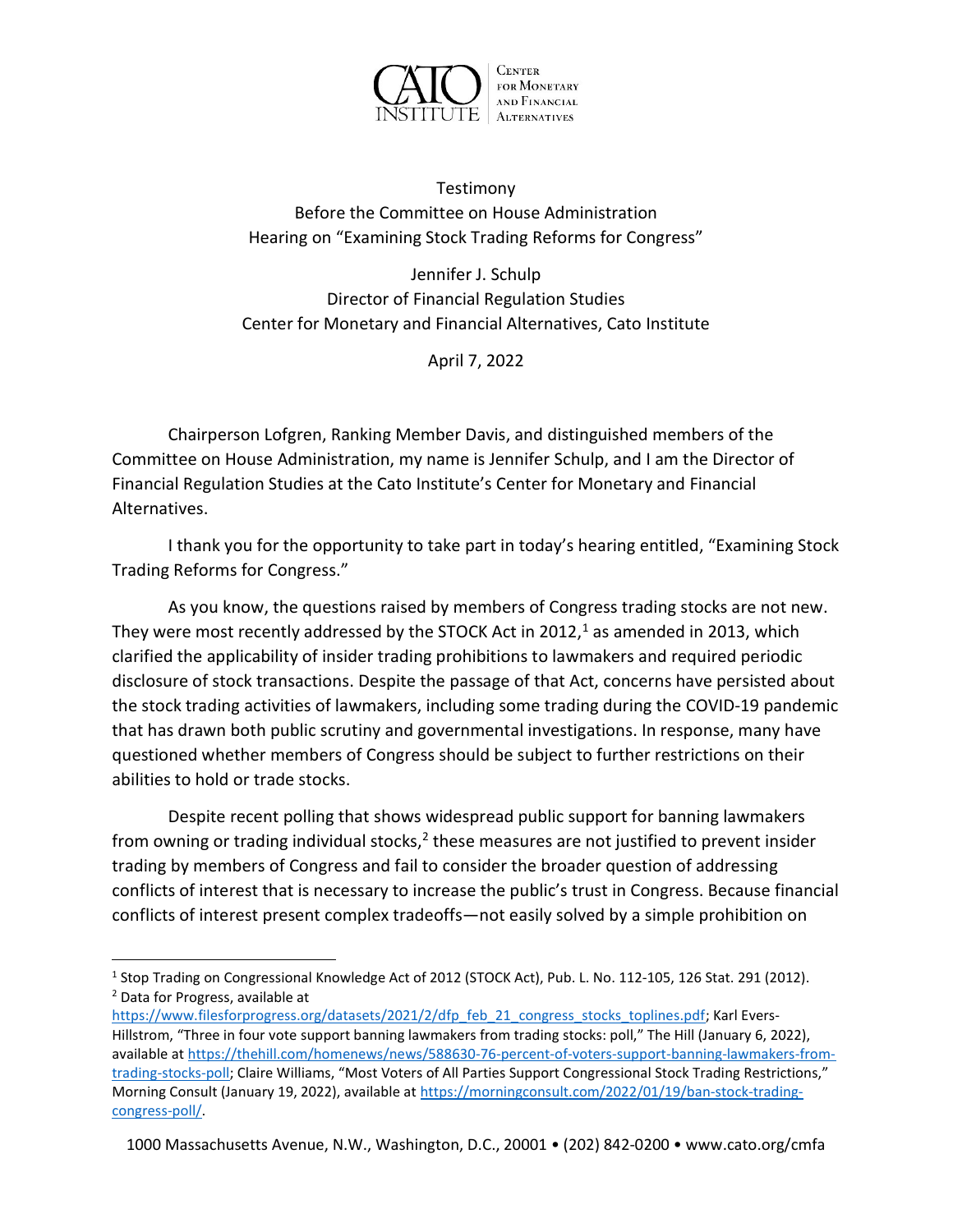conduct—the better focus is on increasing transparency. In this way, the STOCK Act laid the correct foundation of disclosure for both discouraging legally questionable trading and providing voters with important information about the potential and actual conflicts of interest that their elected representatives face.

## New Restrictions Are an Unnecessarily Broad Solution to Prevent Insider Trading

The STOCK Act made clear that members of Congress could be subject to insider trading liability for trading on material, non-public information learned from a member's official duties.<sup>3</sup> Preventing such insider trading has been widely invoked today as a reason for prophylactically banning lawmakers from owning or trading individual stocks. But such measures are not tailored to address a problem that already has legal remedies, and such broad restrictions have the potential to themselves create other negative consequences.

To begin, despite headlines to the contrary, there is little evidence that unlawful insider trading is widespread on Capitol Hill. Recent research has found that lawmakers reap no particular outsized return on their stock investments, including for investments made in areas where lawmakers hold committee assignments.<sup>4</sup> Research finding that there is a congressional advantage in trading tends to draw on pre-STOCK Act trading data<sup>5</sup> or to present anecdotal conclusions.<sup>6</sup>

It is true that even in the absence of this evidence, there is a public perception fed by questionable trading that members of Congress may be using information to trade for their own financial advantage. Questioning lawmakers' trading is more than fair, and has been made possible, in part, by the STOCK Act's reporting requirements. But determining whether such trading is unlawful is already contemplated by existing law. Just because no insider trading prosecutions have been brought against lawmakers under the STOCK Act's provisions since its enactment—or that prosecuting insider trading violations by members of Congress is

https://papers.ssrn.com/sol3/papers.cfm?abstract\_id=1762019.

<sup>3</sup> STOCK Act, § 3; 15 U.S.C. § 78u-1(g).

<sup>&</sup>lt;sup>4</sup> William Belmont, Bruce Sacerdote, Ranjan Sehgal and Ian Van Hoek, "Relief Rally: Senators As Feckless As the Rest of Us at Stock Picking," National Bureau of Economic Research Working Paper 26975 (April 2020), available at https://www.nber.org/papers/w26975; William Belmont, Bruce Sacerdote, Ranjan Sehgal and Ian Van Hoek , "Do senators and house members beat the stock market? Evidence from the STOCK Act," Journal of Public Economics 207 (2022). These studies examine trading between 2012 and 2020, and find no superior investment performance for members of Congress. These studies are consistent with a study examining pre-STOCK Act trading. Andrew C. Eggers and Jens Hainmueller, "Capitol Losses: The Mediocre Performance of Congressional Stock Portfolios, 2004- 2008," The Journal of Politics, Vol. 75, No. 2 (April 2013), available at

<sup>&</sup>lt;sup>5</sup> Serkan Karadas, "Trading on Private Information: Evidence from Members of Congress" (2015), available at https://papers.ssrn.com/sol3/papers.cfm?abstract\_id=2712297. This study uses a data set of congressional trading from 2004-2010, prior to the STOCK Act, to conclude that the performance of congressional portfolios is driven by private information acquired by lawmakers.

<sup>&</sup>lt;sup>6</sup> Unusual Whales, "Congressional Trading in 2021," available at https://unusualwhales.com/i\_am\_the\_senate/full. While this type of analysis may be useful for providing voters with information about their elected representatives, it is not rigorous analysis of whether insider trading occurs, or is widespread, among lawmakers.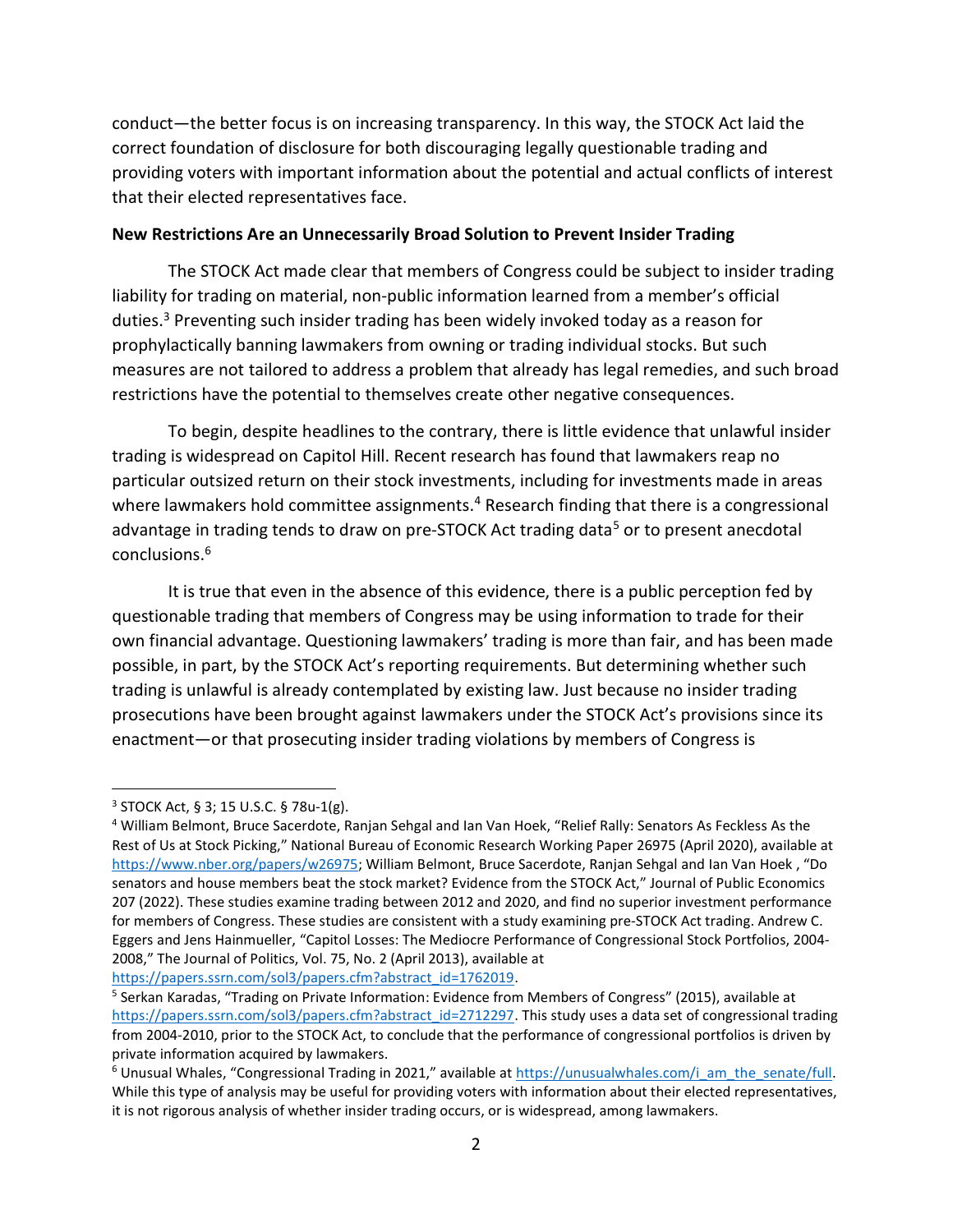challenging for a number of reasons<sup>7</sup>— it does not follow that their stock ownership or trading should be prohibited, especially where there is no evidence that potential violations of the law are widespread.

Moreover, limiting the flow of information to the market from any particular subset of traders has the potential to harm market efficiency.<sup>8</sup> Prohibitions on insider trading already have this effect by preventing a stock's price from reflecting all of the information known about the stock. A broad-based ban on stock trading or ownership could add to that inefficiency by preventing lawmakers' trades from contributing information that allows the markets to engage in price discovery. Because the type of information that members of Congress are privy to relates not just to individual companies, but to entire industries and the whole economy, it would be desirable for such information to be absorbed quickly into the market, rather than kept out—particularly when doing so does not violate existing insider trading law.

Finally, and perhaps most importantly, a stock ownership or trading ban enacted to prevent insider trading by members of Congress does not appear to address the actual problem faced by legislators. The Securities and Exchange Commission (SEC) considers insider trading to "undermine investor confidence in the fairness and integrity of the securities markets."<sup>9</sup> But, there is reason to believe that the public polling calling for congressional stock trading reform does not indicate a crisis of faith in the markets, but rather indicates a lack of trust in lawmakers.<sup>10</sup> That issue requires a different—and wider—frame of reference for considering policy solutions.

## New Restrictions Are a Poor Solution for Addressing Existing Conflicts of Interest

Focusing solely on the question of trading or owning individual stocks obscures the broader questions of preventing lawmakers from using their positions for personal, financial gain and combatting the public perception that lawmakers are doing so. This task is complicated by the fact that members of Congress are uniquely positioned: they have access to information that may impact the value of particular stocks, and they have the ability to impact

<sup>9</sup> U.S. Securities and Exchange Commission, Investor.gov, "Insider Trading," available at https://www.investor.gov/introduction-investing/investing-basics/glossary/insider-trading.

<sup>&</sup>lt;sup>7</sup> Robert Anello, "How Senators May Have Avoided Insider Trading Charges," Forbes (May 26, 2020), available at https://www.forbes.com/sites/insider/2020/05/26/how-senators-may-have-avoided-insider-tradingcharges/?sh=5c9e238e27ba.

<sup>&</sup>lt;sup>8</sup> See, e.g., Henry G. Manne, "Insider Trading: Hayek, Virtual Markets, and the Dog that Did Not Bark," Journal of Corporation Law, Vol. 31, No. 1 (Fall 2005), available at

https://papers.ssrn.com/sol3/papers.cfm?abstract\_id=679662.

<sup>&</sup>lt;sup>10</sup> Congressional Job Approval, RealClearPolitics, available at

https://www.realclearpolitics.com/epolls/other/congressional\_job\_approval903.html (showing a composite job approval for Congress at 21%); Pew Research Center, "Public Trust in Government: 1958-2021," available at https://www.pewresearch.org/politics/2021/05/17/public-trust-in-government-1958-2021/ (finding only 24% of respondents in April 2021 trust government to do what is right just about always or most of the time).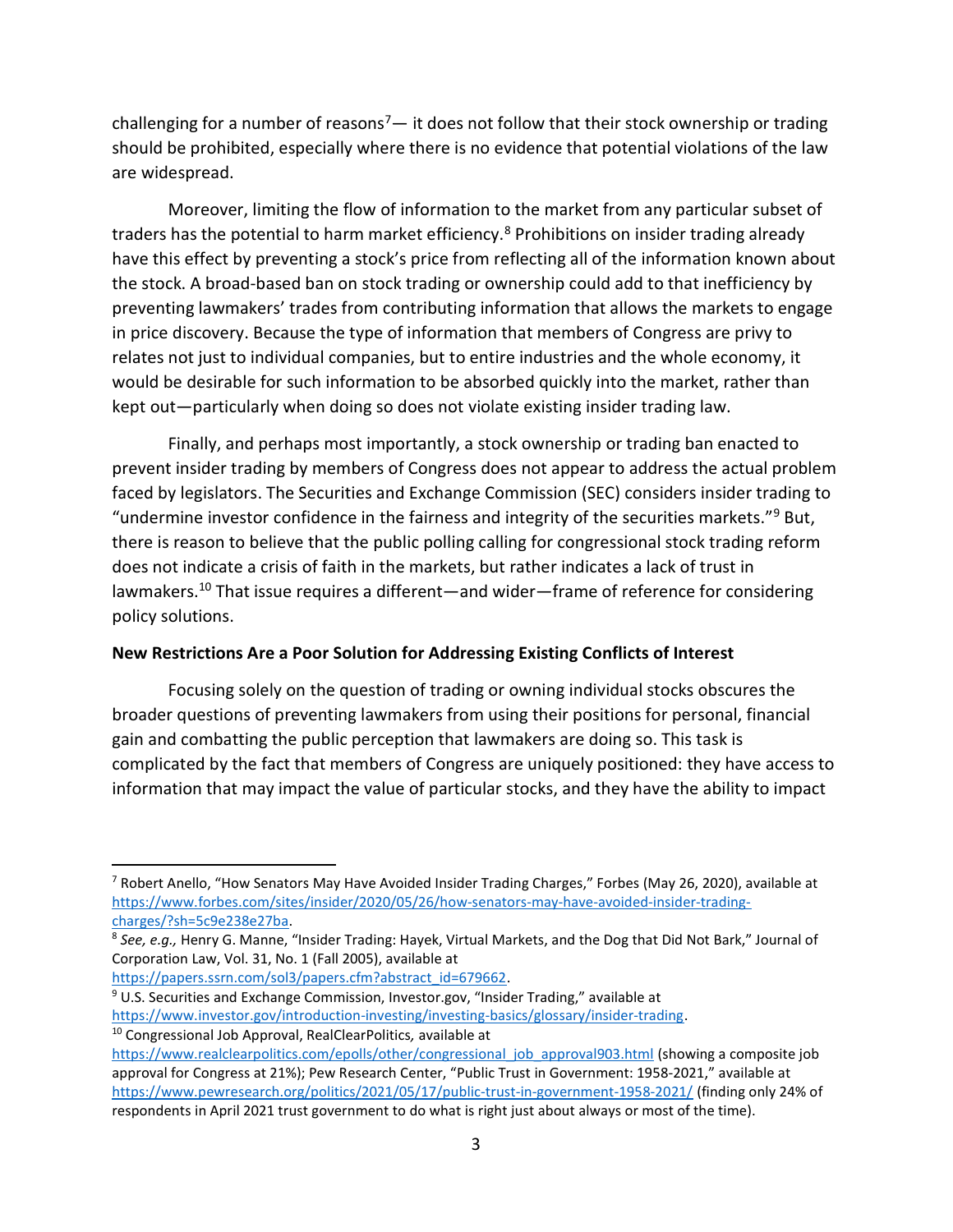the value of particular stock themselves by legislating, calling for investigations, or otherwise exerting their political influence.

These potential conflicts of interest can exist not only in a lawmaker's ownership of individual stocks, but also in their ownership of mutual funds and exchange traded funds, their crypto holdings, and their business interests, among other places. Indeed, a very similar potential for personal enrichment exists with respect to holdings in investment funds that track the performance of other assets, regardless of the diversification of those funds, because lawmakers are privy to information that affects more than just individual companies. Importantly, these conflicts of interest are not limited to the lawmaker alone but may arise through the interests of their families and staff. Restricting a lawmaker's abilities to own or trade individual stocks addresses only a narrow portion of these potential conflicts and, as such, may do little in the long-term to enhance voters' trust in Congress.

The question, then, is how to manage this multitude of potential conflicts. The overarching framework to addressing this question is the Ethics in Government Act.<sup>11</sup> While this framework does restrict some lawmaker conduct, the primary method employed is disclosure. To that end, lawmakers are subject to extensive financial disclosure requirements, including annual disclosures about their assets, liabilities, and income.<sup>12</sup> The STOCK Act's disclosure requirements supplement these annual disclosures by requiring periodic disclosure of certain financial transactions in stocks, bonds, commodities, futures, and other securities. Given the interrelationship between stock holdings and other financial interests, and the similar conflicts presented by each, stock holdings should be subject to the same method of conflict mitigation as other financial interests.

While it is tempting to conclude that the only way to manage a conflict of interest is to eliminate it, such a solution is impractical when looking at the range of potential financial conflicts of interest that lawmakers face. Moreover, seeking to eliminate a particular conflict such as trading in individual stocks—may have wider effects on the quality of representation that voters receive, either by discouraging some from running for elected office or by decreasing the connections between representatives and the impact of the decisions that they are making.

## Transparency Best Balances the Interests of Voters

Instead of relying on prohibitions, which are incomplete and may have unintended consequences, disclosures bring the conduct of lawmakers into the light, permitting judgment by both the voters who grant them their positions and those tasked with enforcing the laws.

 $11$  5 U.S.C. §101, et seq.

<sup>&</sup>lt;sup>12</sup> U.S. House of Representatives Committee on Ethics, Instruction Guide Financial Disclosure Statements and Periodic Transaction Reports (2020), available at

https://ethics.house.gov/sites/ethics.house.gov/files/documents/CY%202020%20Instruction%20Guide%20for%20 Financial%20Disclosure%20Statements%20and%20PTRs.pdf.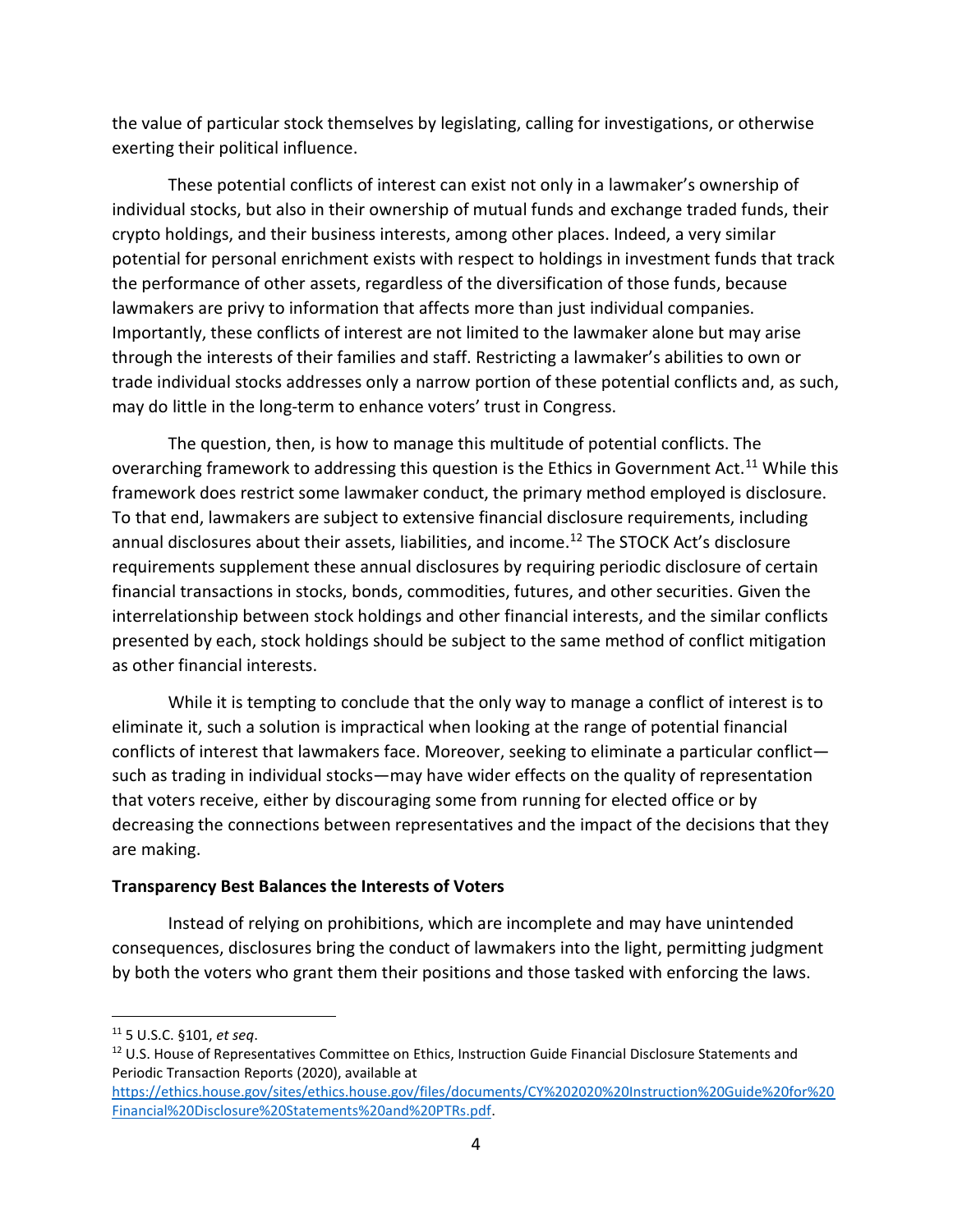The STOCK Act provides a good foundation for this transparency. In fact, watchdog groups have aggregated this information in user friendly formats for voters and others to use.<sup>13</sup>

The STOCK Act, however, has fallen short of its potential in some respects. As has been widely reported, lawmakers have a poor record in complying with the trade reporting requirements,<sup>14</sup> and penalties for non-compliance have been inconsistently applied.<sup>15</sup>

It is premature to declare the disclosure regime of the STOCK Act insufficient when it has not been consistently enforced. Options should be considered for increasing compliance with the STOCK Act's disclosure requirements, including ensuring the consistency of penalties for noncompliance. The level and structure of penalties should also be revisited to ensure that penalties are sufficient to provide a deterrent effect to discourage noncompliance. Given technological improvements since the STOCK Act was passed, it is worth considering whether aspects of reporting can be automated, easing both submission by lawmakers and review for compliance with the requirements.

It is also worth revising the disclosure requirements of the STOCK Act to determine whether additional transparency is desirable and feasible. For example, there currently is a long lag between the execution of a trade and the deadline for disclosure: 30 days after the transaction or no more than 45 days after the trade if the lawmaker did not become aware of the trade when executed. Lawmakers are given a 30-day grace period beyond those generous time periods before which their submission is determined to be non-compliant. The grace period itself seems to be at odds with timely reporting, but even the required reporting periods are multiple times longer than required by the SEC for trade reporting by public company insiders.<sup>16</sup> Shortening the time for reporting would provide additional transparency.

It is also worth considering whether additional transparency should be provided with respect to lawmaker non-compliance. Publicly reporting when disclosure was not filed in a timely manner and when a lawmaker was penalized for such deficiencies can provide information to voters as to whether their elected representatives are meeting their disclosure obligations.

<sup>13</sup> A number of websites track this information, including Capitol Trades (https://www.capitoltrades.com/), House Stock Watcher (https://housestockwatcher.com/), Senate Stock Watcher (https://senatestockwatcher.com/), among others.

<sup>&</sup>lt;sup>14</sup> Dave Levinthal, "57 members of Congress have violated a law designed to stop insider trading and prevent conflicts-of-interest," Business Insider (March 3, 2022), available at https://www.businessinsider.com/congressstock-act-violations-senate-house-trading-2021-9.

<sup>&</sup>lt;sup>15</sup> Camila DeChalus, Kimberly Leonard, and Dave Levinthal, "Congress and top Capitol Hill staff have violated the STOCK Act hundreds of times. But the consequences are minimal, inconsistent, and not recorded publicly," Business Insider (December 15, 2021), available at https://www.businessinsider.com/congress-stock-actviolations-penalties-consequences-2021-12.

<sup>&</sup>lt;sup>16</sup> By way of comparison, corporate insiders must report trades to the SEC within two business days. See Securities and Exchange Commission, Insider Transactions and Forms 3, 4, and 5, available at https://www.sec.gov/files/forms-3-4-5.pdf.